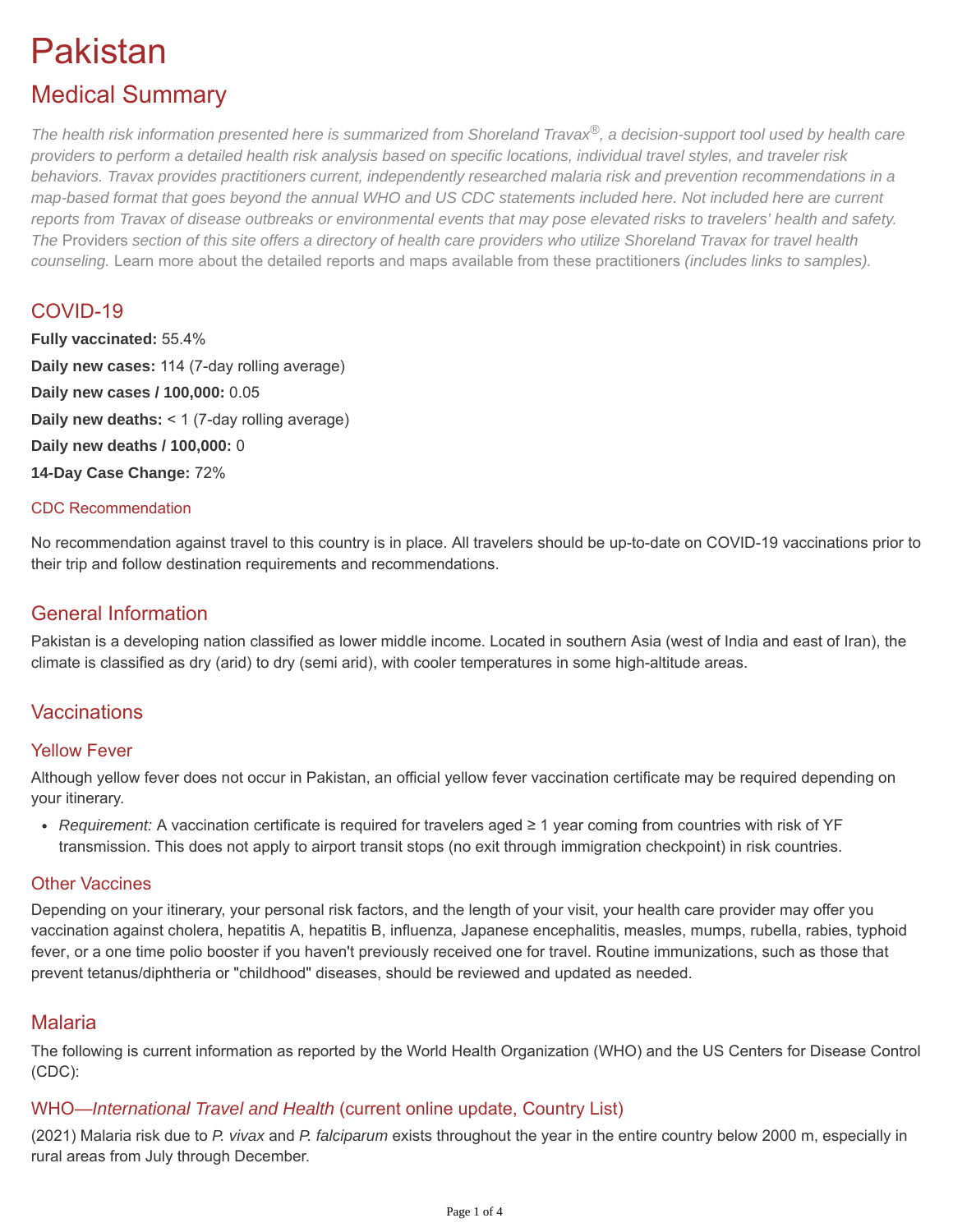Recommended prevention in risk areas: **C** – Risk of *P. falciparum* malaria, in combination with reported chloroquine and sulfadoxine–pyrimethamine resistance. Mosquito bite prevention plus atovaquone–proguanil or doxycycline or mefloquine chemoprophylaxis (select according to reported side effects and contraindications) a

aAlternatively, for travel to rural areas with low risk of malaria infection, mosquito bite prevention can be combined with stand–by emergency treatment (SBET).

*WHO Country List footnote:* When available, the date of the most recent update or confirmation is indicated in parentheses in the country list. If no date is indicated, the most recent update or confirmation was provided before 2013.

#### CDC—*Health Information for International Travel* (current online edition)

Areas with malaria: All areas (including all cities) < 2,500 m (< 8,202 ft).

- Drug resistance<sup>3</sup> : Chloroquine.
- Malaria species: *P. vivax* 70%, *P. falciparum* 30%.
- Recommended chemoprophylaxis: Atovaquone-proguanil, doxycycline, mefloquine, or tafenoquine.<sup>4</sup> 3 Refers to *P. falciparum* malaria unless otherwise noted.

<sup>4</sup> Primaquine and tafenoquine can cause hemolytic anemia in people with G6PD deficiency. Patients must be screened for G6PD deficiency before starting primaquine or tafenoquine. See *Tafenoquine Approved for Malaria Prophylaxis and Treatment* for more information.

# Other Concerns

#### Travelers' Diarrhea

High risk exists throughout the country, including in deluxe accommodations. [Food and beverage precautions](https://tripprep.com/library/travelers-diarrhea#prevention) may reduce the likelihood of illness.

Travelers should carry loperamide for self-treatment of diarrhea and, if risk is moderate to high, an antibiotic to add if diarrhea is severe. Consult a knowledgeable health care provider regarding which antibiotic is appropriate for you and most effective for your destination.

#### Insect- and Arthropod-Borne Diseases

Chikungunya, dengue, leishmaniasis, West Nile virus, Zika may pose a risk. Personal protective measures are important.

#### Other Disease and Health Risks

Additional concerns include air pollution, anthrax disease, Crimean-Congo hemorrhagic fever, helminths, hepatitis C, marine hazards, snakebites, tuberculosis.

# Consular Advice

*The material below includes information from the US Department of State (DOS), the UK Foreign, Commonwealth & Development Office (FCO), Global Affairs Canada (GAC), and Australia's Department of Foreign Affairs and Trade (DFAT), as well as from additional open-source material. Standard safety precautions that apply to all international travel can be found in the Library article* [Safety and Security](https://tripprep.com/library/safety-and-security)*.*

#### Consular Travel Advice

Due to ongoing security concerns, Canada (GAC) advises avoiding travel to areas within 50 km (31 mi) of areas bordering Afghanistan, within 10 km (6.2 mi) of the borders with China, India, and Iran (except the Wagah and Khunjerab Pass border crossing points and the roads leading there); Kashmir Region; Balochistan Province; the section of the Karakoram Highway from Mansehra to Chilas, via Battagram, Besham City, Dasu and Sazin; Khyber Pakhtunkhwa Province (except the following districts: Haripur, Abbottabad, Mansehra, Buner, Swat, and Chitral). Canada (GAC) also advises reconsidering travel (or avoiding nonessential travel) to Karachi. US (DOS), UK (FCO), and Australia (DFAT) have more limited warnings.

#### Terrorism Risk

High risk of attack by domestic terrorist groups exists throughout the country, especially in Islamabad, Karachi, Lahore, Peshawar, and other cities. Targets may include domestic and international organizations and businesses; public places and events, including those frequented by tourists; and transportation systems.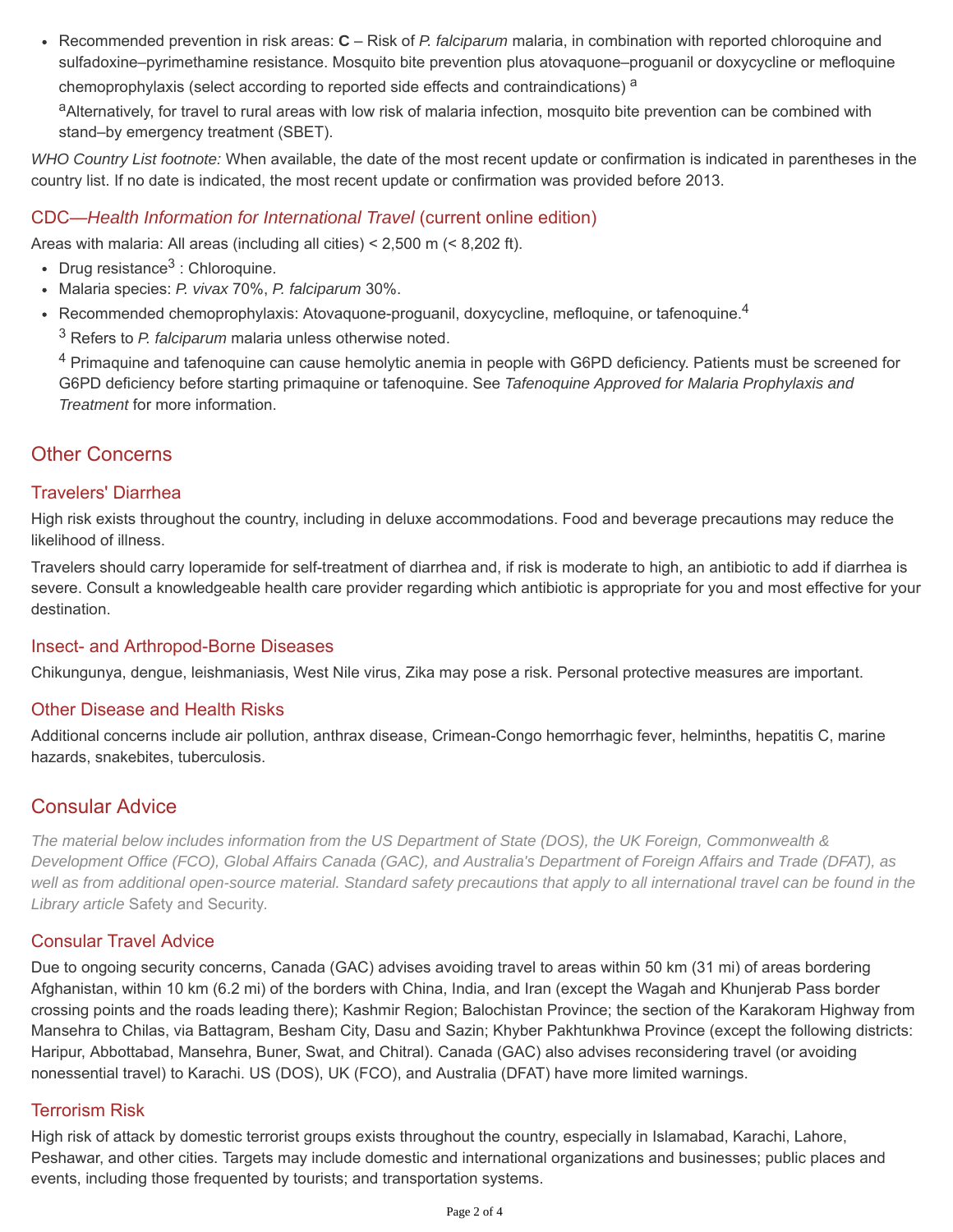High risk of kidnapping by terrorist groups exists throughout the country, especially in Karachi, the provinces of Balochistan and Khyber Pakhtunkhwa, and Federally Administered Tribal Areas. Targets may include foreigners (especially Westerners), journalists, and aid workers.

#### Crime

High risk of violent crime (armed robbery, sexual assault, carjacking, and assault) exists throughout the country, especially in Karachi and other major cities and in rural areas of Sindh and Punjab provinces, particularly before major religious holidays.

Petty crime exists throughout the country, especially on buses and trains, when traveling to and from the airport and in crowded areas, including markets.

Kidnappings by criminal groups occur throughout the country, especially in cities. Targets may include foreigners (especially Westerners), journalists, nongovernmental organization workers, missionaries, and aid workers.

Scams involving false identity (such as criminals posing as police officers) have been reported.

Risk exists of robberies and/or assaults occurring after consuming intentionally drugged food or drink; tourists are frequently targeted.

#### Civil Unrest

Protests and demonstrations frequently occur throughout the country, especially in Karachi, and have the potential to turn violent without warning. Bystanders are at risk of harm from violence or from the response by authorities. Disruption to transportation, free movement, or the ability to carry out daily activities may occur.

#### Unsafe Areas

A dangerous security environment may exist in Khyber Pakhtunkhwa Province (especially in Swat, North Waziristan, South Waziristan, and Khyber Agency); in Karachi (Sindh Province); in Lahore (Punjab Province); and in areas bordering Afghanistan, China, and Iran. Restricted areas may exist within 16 km (10 mi) of all international borders and the Kashmir Line of Control and within 48 km (30 mi) of the border with Afghanistan.

#### Water Safety

Rent water sports equipment from reputable operators. Scuba dive only with personnel certified by PADI or NAUI and use equipment only from PADI- or NAUI-certified dive operators.

#### Transportation Safety

High risk of traffic-related injury or death exists. The road traffic death rate is 12 to 24 per 100,000 population. The rate is less than 10 in most high-income countries.

Drunk driving laws are poorly enforced.

Structural standards for vehicles may not meet international standards.

#### Airline Safety

U.S. Federal Aviation Administration has determined that the civil aviation authority of this country does not oversee its air carriers in accordance with minimum international safety standards.

#### Natural Disasters

The monsoon season is from July through September, coinciding with the cyclone season (in coastal areas). Floods, mudslides, and landslides may occur, especially along the Indus River.

Avalanches may occur in mountainous areas.

Seismic activity frequently occurs, especially in northern and western areas.

#### Consular Information

Selected Embassies or Consulates in Pakistan

- United States: [+92] 51-208-0000; pk.usembassy.gov
- Canada: [+92] 51-208-6000; www.pakistan.gc.ca
- United Kingdom: [+92] 51-201-2000; www.gov.uk/world/organisations/british-high-commission-islamabad
- Australia: [+92] 51-835-5500; www.pakistan.embassy.gov.au